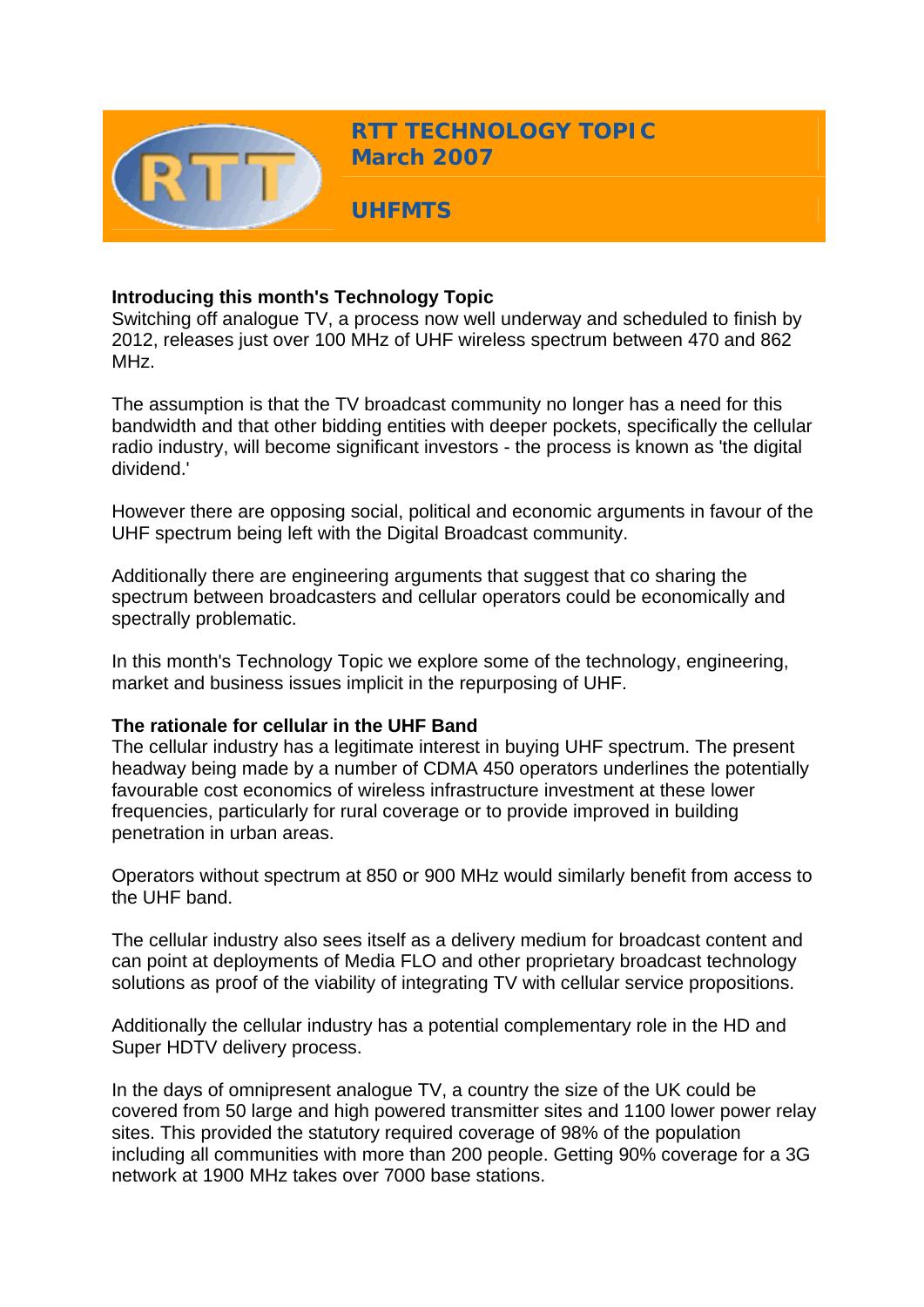Major urban conurbations such as London were and still are covered substantially by one TV transmitter. For example Crystal Palace in London broadcasts to a 'local' population of 8 million people. The analogue transmitter delivers one megawatt, co sharing mast space with DVB, DAB, FM and medium wave transmissions. The station has a range of 60 miles for analogue TV and 30 miles for digital TV. HDTV broadcasts started from the site in May 2006.

Digital TV transmitters typically have effective radiated power outputs (the power that is delivered as a result of the transmitter power plus antenna gain) ranging from 2 to 50 kW. Crystal Palace is 20 kW. These output powers though relatively modest compared to analogue TV are still substantial when compared to cellular base stations.

This provides economic benefits in terms of rural coverage and urban in building penetration and a benefit to users in terms of reduced DC power drain when viewing digital TV content. However this in turn depends on network density.

There is a trend in digital TV broadcasting towards implementing an increasing number of lower power sites, particularly in urban areas. Many of these potential sites are owned by cellular operators or administered owned and/or managed by common third parties such as Crown Castle.

From the very beginnings of the cellular industry there has been a long tradition of site sharing with existing TV broadcast sites. More recently there has been a trend for cellular network operators to share mast space, Vodafone and Orange in the UK being a recent example.

A faster than expected transition to high definition TV including high definition TV and an earlier than expected transition to super high definition TV would strengthen the rationale for providing TV broadcast bandwidth from smaller sites previously optimised for cellular. The same principle could apply for local digital TV and digital radio broadcasts which could potentially be supported on interleaved spectrum.

Successful co sharing would however be dependent on a much closer integration of broadcast and cellular technologies (DVB, DVB-H and UTRAN LTE) and a careful analysis of any proposed shared spectrum options.

Can Digital Terrestrial TV and Cellular Share the UHF Band? The World Radio Communication Conference to be held in October 2007 WRC 07 will be taking work items forward from the Regional Radio Communication Conference held in May/June 2006 RRC06 finalising details of the allocation and auctioning of spectrum presently being released for commercial terrestrial services as a result of the switchover to digital TV.

In the UK and Europe and some rest of the world markets, up to fourteen 8 MHz sub channels are becoming available for auction making a total of 112 MHz. In some markets, for example the UK, additional channels presently supporting aeronautical radar and Programme Making and Special Events (radio microphones and wireless SD and HD cameras) will also be available by 2012, the end of the switchover period,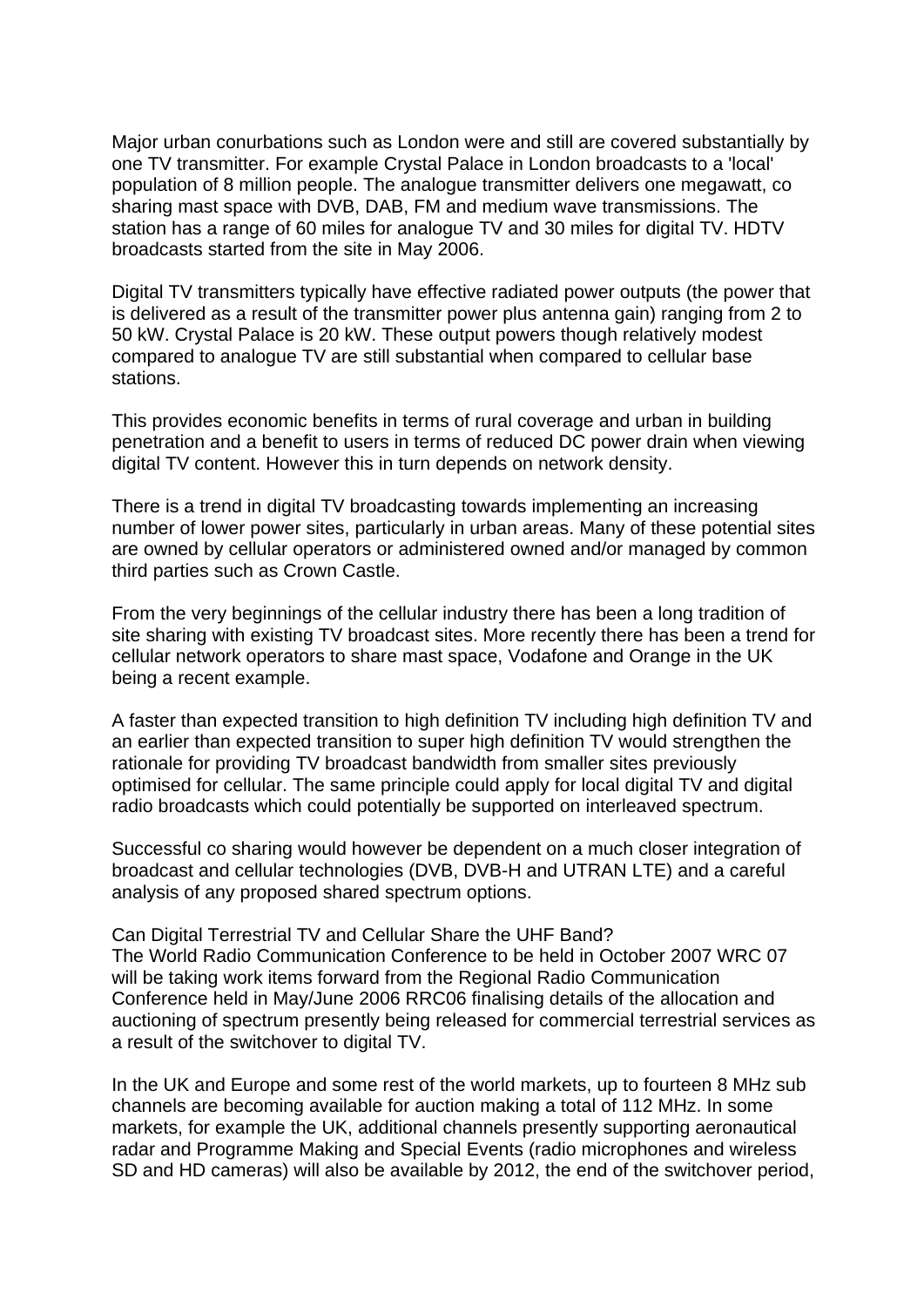politically coincident with the Olympic Games being hosted in London.

The US and Latin America (ITU Region 2) are substantially different. The digital broadcast spectrum is sub divided into 6 MHz rather than 8 MHz channels. The allocation available for re use for ITU Region 2 is in two bands. The lower 700 MHz band has 48 MHz of bandwidth consisting of eight 6 MHz channels between 698 and 746 MHz. These were formerly UHF broadcast channels 52 to 59.

Qualcomm has implemented Media FLO in Channel 55 on a nation wide basis to service Verizon Wireless customers. The upper 700 MHz band has 60 MHz of bandwidth consisting of ten 6 MHz channels between 746 and 806 MHz. These were formerly UHF broadcast channels 60 to 69. The total bandwidth available across both bands is therefore 108 MHz.

The FCC started the spectrum repurposing process in 2001 with a (probably ambitious) shut off date for analogue services of 2009. The total auction proceeds are anticipated to exceed 50 billion dollars.

US digital TV standards are different to the DVB standard used in most of the rest of the world (excluding DVB T in Korea). The US digital TV standard does not support and is not optimised for mobile handset receiver applications. These requirements are being met by proprietary technologies such as QUALCOMM's Media FLO (forward link only) and possibly longer term variants of present US vendor centric Wi Max based solutions.

Rest of the World UHF TV Broadcast Spectrum Allocation An agreement known as the GE 06 (Geneva 2006) agreement allocated the 'digital dividend' spectrum in 8 MHz channels across Europe for 'uses compatible with digital broadcasting'. This offers the prospect that a sufficient regional addressable market could be created to achieve adequate economies of scale.

The UK provides one example of how this spectrum is presently used.

Present UHF digital broadcast spectrum extends across forty eight 8 MHz channels numbered 21 to 69 divided into a lower band consisting of channels 21 to 44 from 470 to 662 MHz and an upper/higher band consisting of channels 45 to 69 from 662 to 862 MHz. The transmissions are downlink only though there are options within the standard to provide DVB uplink capabilities.

Digital terrestrial TV has pre allocated spectrum and or spectrum in present use on channels 21 through 30 and 41 through 44.

Channels 31 through 35 (550 to 590 MHz), Channel 37(598 to 606 MHz), and Channels 39 and 40 (614 to 630 MHz) are available for auction and are described as 'cleared spectrum'.

Channel 36 is presently used for aeronautical radar. In the UK, the present user of Channel 36, BAE Systems, has agreed a new band allocation with the Civil Aviation Authority. The channel is described as 'potentially cleared spectrum' and will be available for auction.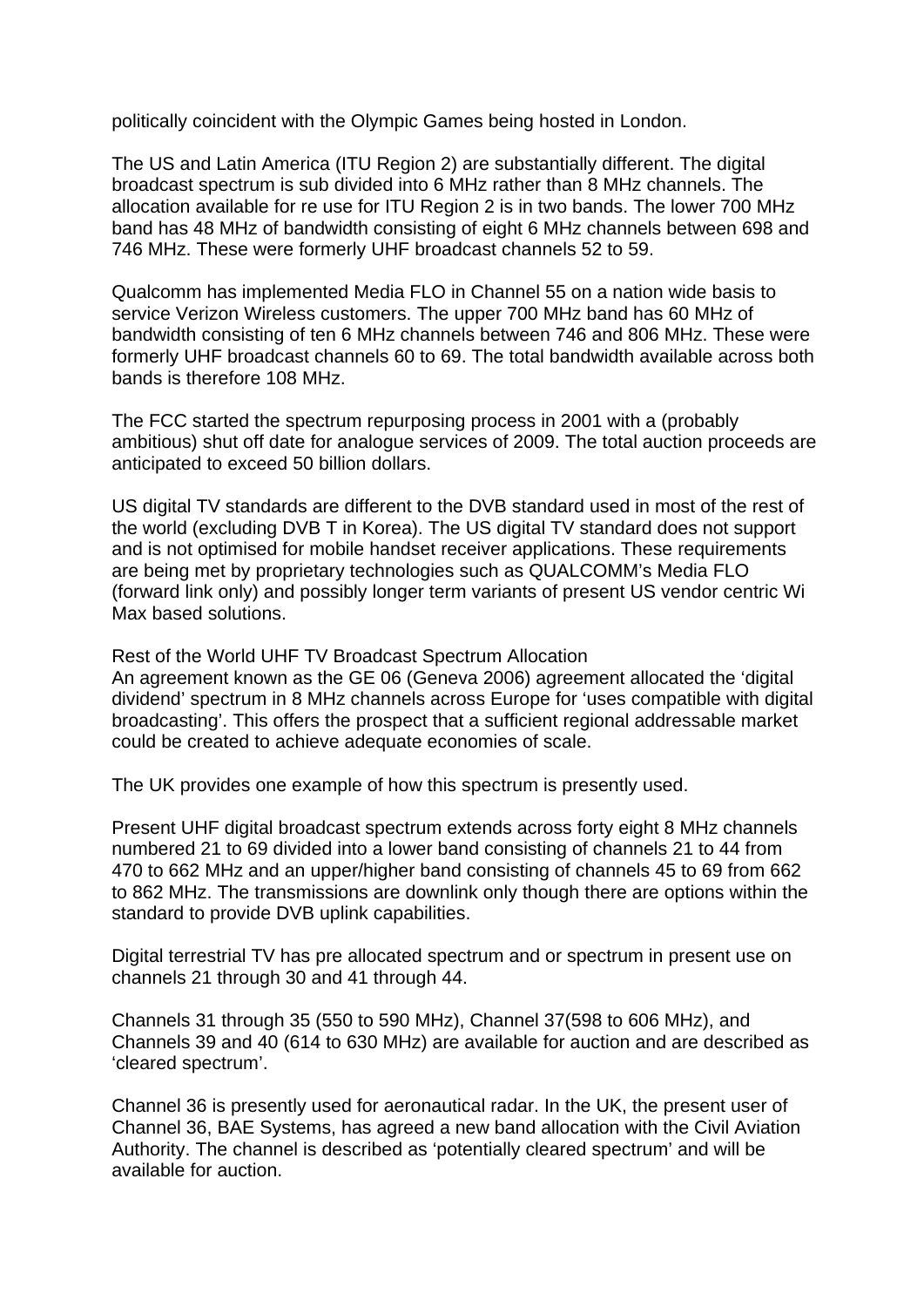Channel 38 is used for radio astronomy. This channel is known as the 'quiet band' and will remain with its present protection rights. This will almost certainly have implications for any potential new users of Channels 37 and 39.

Channels 63 through 69 (806-862 MHz) are available for auction and are described as cleared spectrum.

Channel 69 will also be available for use after 2012. It is therefore described as 'potentially cleared spectrum' and is to be included in the auction process. It is currently used for Programme Making and Special Events (PMSE), for example radio microphones and wireless cameras. These applications are managed independently in the UK by the Joint Frequency Management Group.

The inclusion of Channel 36 in the lower band and Channel 69 in the upper band means that a total of 128 MHz will be available.

Auctions for all available bands will start in 2008 in the UK and possibly earlier in other markets.

As only 6 digital terrestrial TV multiplexes are allowed at any one transmitter site, there are also interleaved bands available. These are generally considered to be unsuitable for use by cellular operators although could be used for local TV transmission. They are also useable for PMSE.

The channels designated by the European Broadcasting Union as preferred channels for an additional HD multiplex are channels 31 to 33 in the lower band and channels 63 to 65 in the upper band.

Cellular operator options for FDD (frequency division duplex) spacing This therefore leaves a number of possible options for cellular FDD deployment, some of which overlap the preferred HDTV spectrum.

We have used unofficial but descriptive terms for these bands

Option 1 UMTS 550/800 (250 MHz duplex spacing) - combined lower and higher band.

Option 2 UMTS 550/625 (75 MHz duplex spacing) - lower band.

Option 3 UMTS 580/620 (40 MHz duplex spacing) - lower band.

Option 4 UMTS 810/850 (40 MHz duplex spacing) – higher band.

Actual duplex spacing will depend on the adopted channel raster. If UMTS, this will be at increment off sets of 200 KHz. This will probably also apply to UTRAN LTE.

Note that the traditional arrangement would be to have mobile transmit in the lower duplex paired band. It might however be tempting to have mobile transmit in the upper duplex band. This would mean UHF mobile transmit was closer to 900 MHz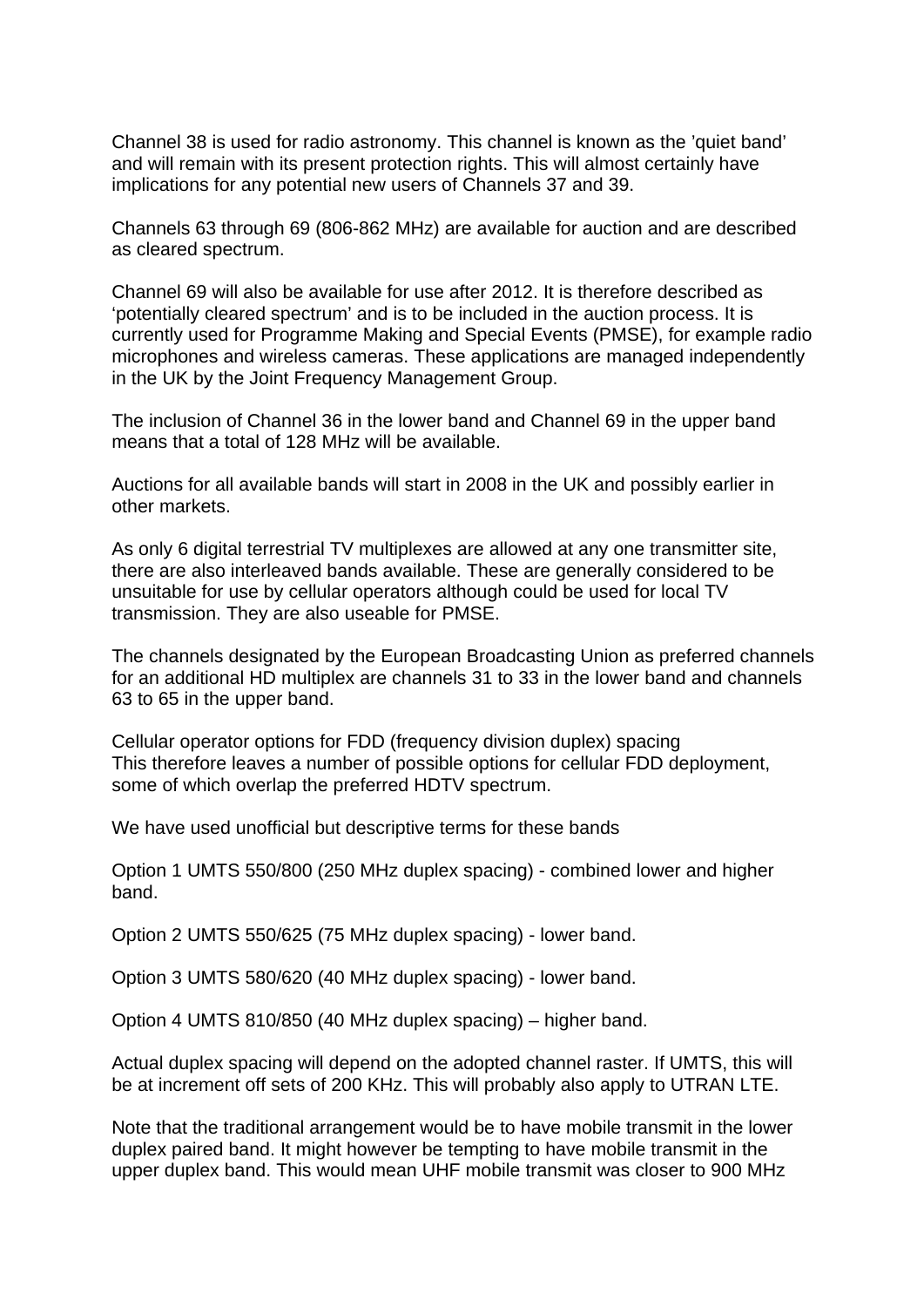mobile transmit and further away from digital TV receive channels. It would also mean that UHF cellular handsets could be designed to receive HD TV transmissions side by side with mobile cellular receive channels.

In some countries, for example France, Channels 68 and 69 are used for military purposes.

# **Time Division Duplexed (TDD) Options**

An alternative option would be to consider TDD. The UMTS TD-CDMA-3GPP Multimedia Broadcast and Multicast Services standard, part of the Release 6 standards process, supports what is generically known as TDtv in the TDD1 band (1900 -1920MHz) and TDD2 band (2010 - 202 MHz) adjacent to 3G spectrum at 1900 and 2100 MHz.

Deployment is presently limited to trial systems but the addition of TDD at UHF would potentially broaden the application base and make economies of scale easier to achieve. MBMS in Release 6 is based on the existing UMTS radio layer but could be assumed to evolve to a TDD variant of LTE using OFDM at some later stage.

There is some loss of sensitivity in TDD deployment in terms of RX/TX separation on the base station receive path. However adaptive radio schemes including adaptive OFDM radio systems with or without smart antenna capabilities generally work better in TDD. In effect it is easier to characterise the channel in near real time if the uplink and downlink are on the same frequency. This is the basis for most present WiMax deployments and proposed future LTE options.

An OFDM multiplex has the benefit of slowing down the channel symbol rate which allows a longer guard band to protect against uplink/downlink inter symbol interference. This means that larger cells with higher user data rates can be supported in cellular networks and/or spectrally efficient single frequency networks can be supported in broadcast networks.

The disadvantage is that operators co sharing proximate or adjacent spectrum may need to support inter network symbol level synchronisation, though opinions presently differ on this.

Assuming these engineering issues can be resolved; TDD deployments could be made into any of the cleared or potentially cleared bands in UHF and could be used for UMTS TDD, UTRAN LTE TDD or WiMax TDD.

Note that the ability to scale occupied channel bandwidth from 1.25 MHz to 20 MHz as specified both in UTRAN LTE and WiMax provides additional flexibility in terms of spectral channel management. This applies equally to TDD or FDD allocations.

Note also that LTE has similar outer modulation options to digital broadcast (the OFDM multiplex), similar inner modulation options (QPSK to 64 level QAM) and similar adaptive channel coding schemes.

#### **DTT Receiver Design and potential cellular to DTT interference**

However all of the above options would be/are considered by digital broadcasters to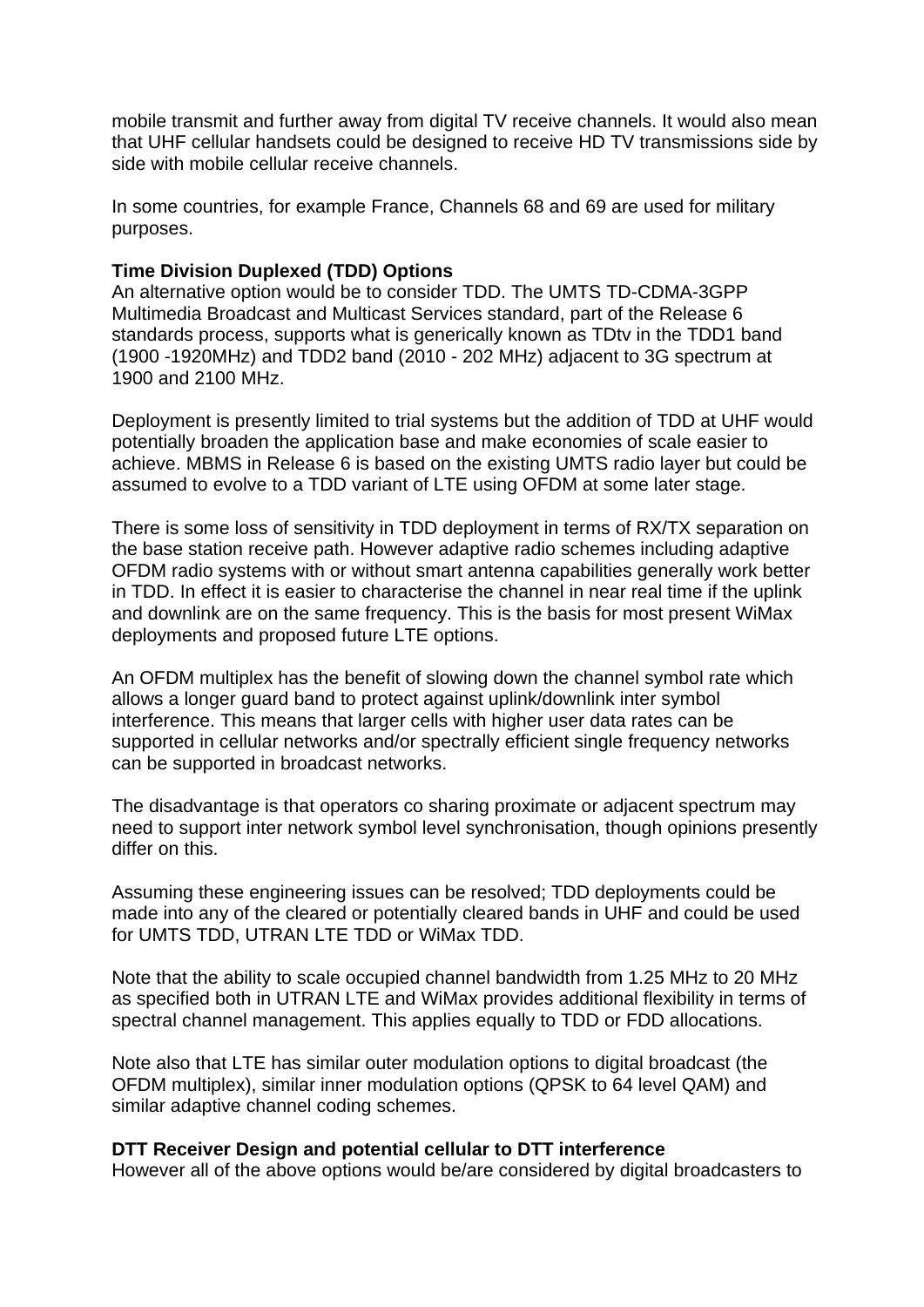be potentially harmful to DTT reception. This includes fixed receivers but also portable digital TV receivers which would be considered to be particularly vulnerable to interference from mobile cellular handset transmit energy.

Digital broadcast receivers are not designed to be particularly selective or to have much front end dynamic range.

The receivers use a 72 MHz IF, a frequency well suited to low cost SAW filter implementation.

The 72 MHz IF means however that digital receivers are sensitive to image channel interference from channels on a 9 channel off set (nine times eight = 72 MHz) and local oscillator interference at a 5 channel off set (40 MHz).

This suggests that cellular mobile transmit energy in channels 31 to 37 and 39 in a conventional duplex deployment will be regarded by the broadcasting industry as being potentially harmful to DTT channels 22 to 30. These DTT channels include proposed DVB H receive channels.

DTT reception may also be disrupted by transmissions on adjacent channels including single channel and two channel offsets.

Any or all of these effects could result in 'hole punching', the term used by the broadcasting industry to describe the reduced coverage caused by interference. These are referred to as 'viewer protection issues'.

However these effects are well understood and can be avoided through a combination of careful planning and good practice engineering though this will require a substantial amount of co operation between broadcast and cellular network optimisation engineers. The use of a reverse duplex could also help resolve potential co existence issues.

# **DVB-H/Cellular Handset Design Issues**

Similarly the integration of DVB or DVB H receivers into cellular handsets is reasonably complex but achievable. The present trend is to support DVB-H, DVB-T, DAB, DAB-IP and T-DMB receive functionality. This implies a quad band receiver though could be extended to include DRM receive functionality at long wave, medium wave, short wave and VHF.

The receive performance therefore needs to be qualified in terms of its performance across all possible receive bands in the presence of cellular transmit energy that could be proximate or at least close to the receive frequencies particularly in the UHF band.

There are some present proposals that DVB-H could be used by the emergency services and PPDR (Public Protection and Disaster Relief) which would provide DVB-H with additional political leverage.

#### **Regulatory Issues**

This UHF spectrum has been 'owned' by the broadcasting industry for over 50 years.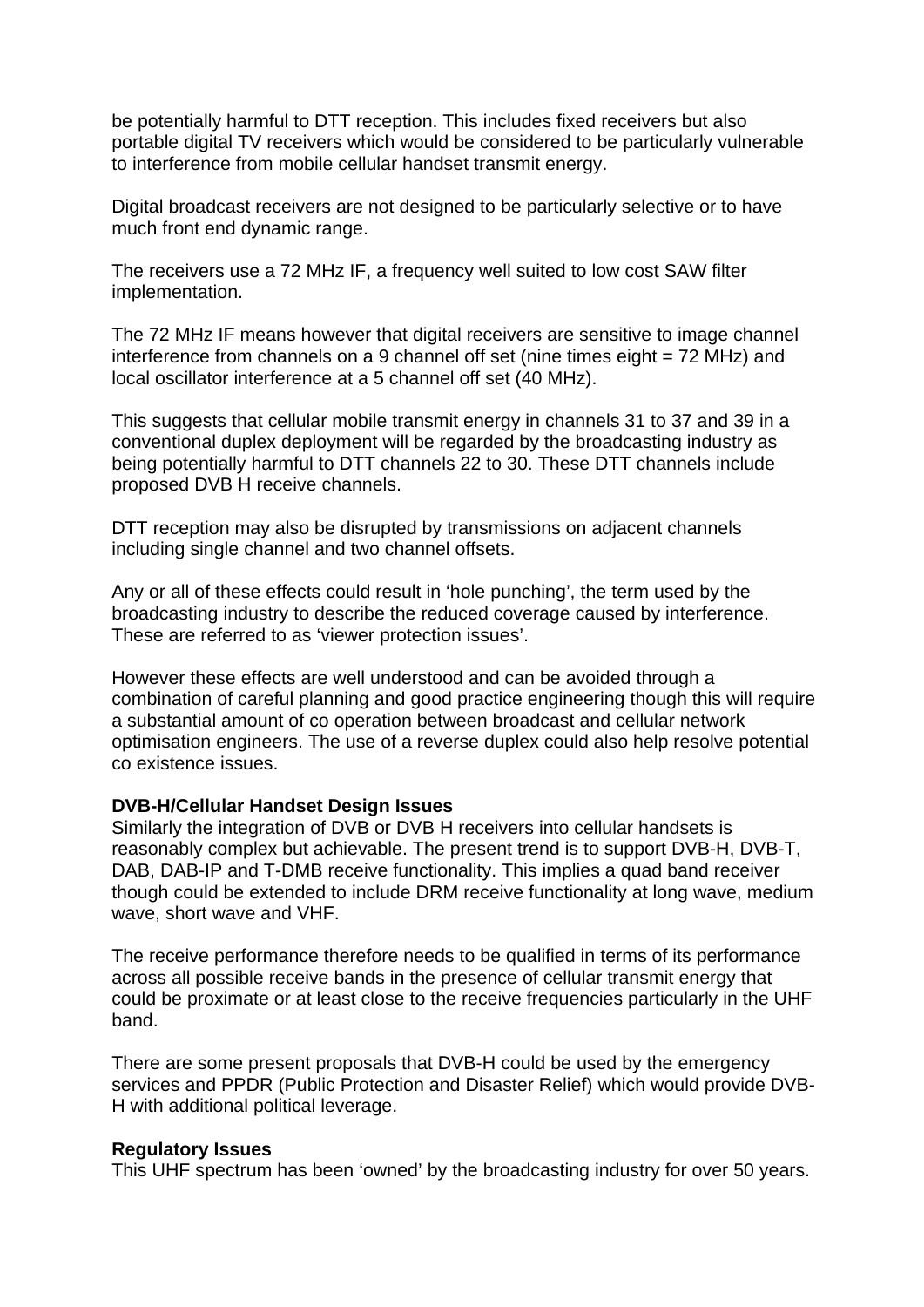The potential loss of over 100 MHz of spectrum to other commercial users some of whom will compete directly for a share of available consumer and corporate spending will motivate the broadcasting community to defend the interests of present incumbents and to raise legitimate technical concerns in relation to possible new service providers, particularly providers such as the cellular industry who would wish to provide uplink access in addition to the downlink only access traditionally supported in the band.

The European Broadcasting Union has been proactive in suggesting that it will likely be impractical, probably impossible to accommodate mobile uplinks, whether these are UMTS or WiMax or alternative two way access technologies.

The broadcasting industry is likely to have an expanding rather than contracting requirement for spectrum. The rapid uptake of large flat wide screen displays will inevitably increase consumer demand for high definition television and in the future, super high definition, SHDTV. These services when combined with enhanced audio (extended bandwidth five channel surround sound) are inherently bandwidth hungry and require substantial increases in transmitter power and/or network density'.

Presently proposed improvements in colour space colour fidelity described in the IEC61966-2-4 document(extended gamut luma chroma encoding) will add further loading to an already overloaded DTT digital multiplex and provide robust economic and technical reasons why the broadcasting community should be granted preferential access, essentially 'reacquisition rights' to digital dividend spectrum.

Other interest groups also have a potential interest in the spectrum including public safety agencies sometimes now described as Public Protection and Disaster Relief (PPDR). There are proposals for a common EU band for PPDR presently being discussed. Experience with the implementation of TETRA radio systems in the UK proximate to the Band III spectrum used for DAB and Specialised Mobile Radio implementation experience in the US in the 800 MHz band highlights the need for cautious spectral engineering when users with significantly different spectral requirements share proximate bandwidth.

Most regulatory agencies are also keen to encourage other bidding entities, for example mobile multi media service providers, whatever they may be, or fixed access service providers. This suggests the need for a reasonably complex and cautious spectral arbitration process.

#### **Issues of spectral harmonisation for the cellular industry**

None of the above options will be economically viable unless agreement can be reached on harmonised band allocations across a number of substantial markets.

Volumes have to be achieved in markets other than the US and Latin America (ITU Region 2). Additionally, any countries with existing networks based on the US AMPS band, which includes a number of countries in Asia, will have mobile transmit channels between 824 and 849 MHz. This will exclude use of digital TV broadcast channels 65 to 68 and the matching paired bandwidth in these target markets.

In common with ITU region 2, some markets also have politically sensitive specialised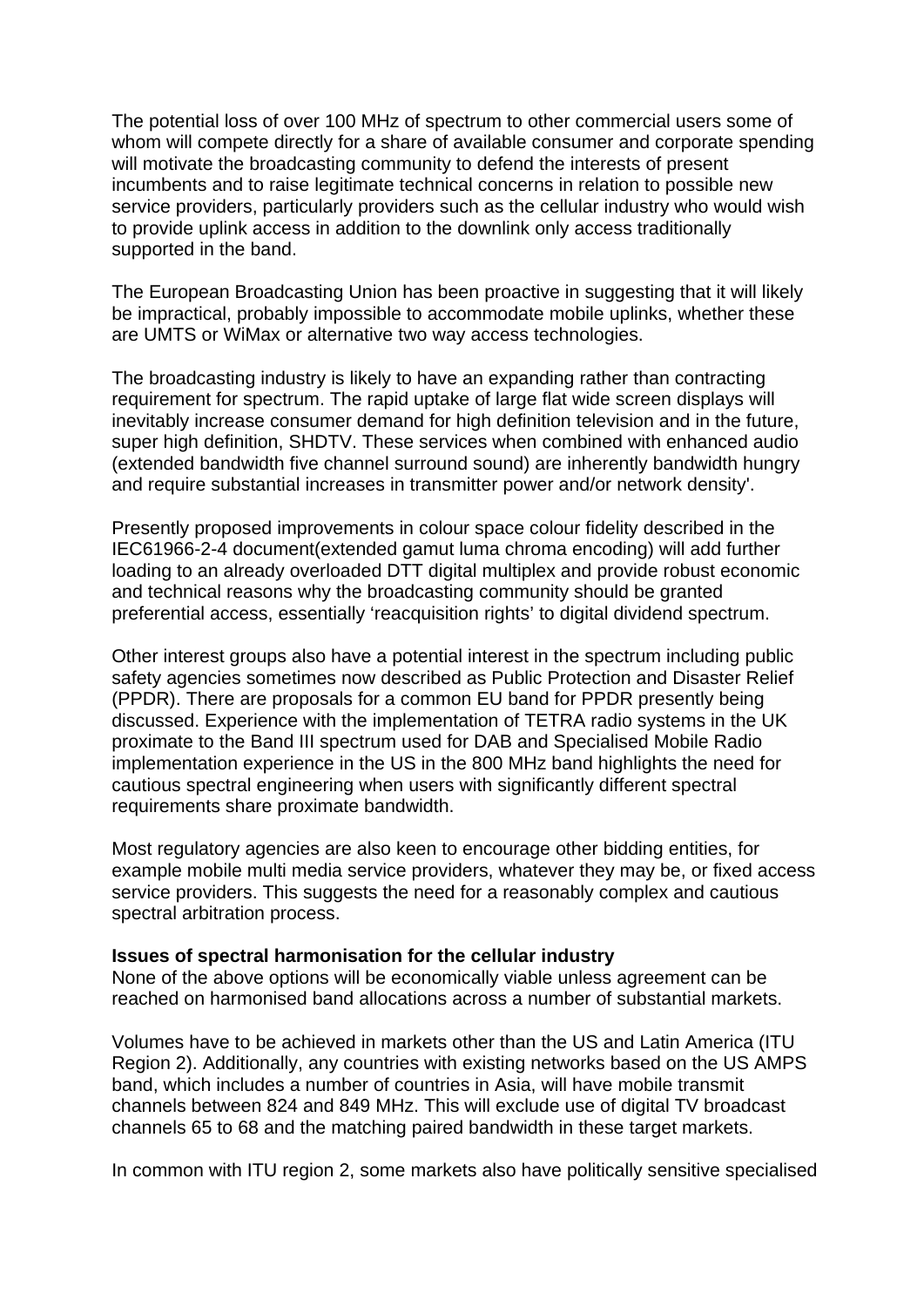mobile radio implemented in proximate spectrum. This suggests economies of scale have to be achieved across Europe and a limited number of Rest Of the World markets.

Other users who are close to the edges of the UHF band, for example RFID in the license exempt band from 865 to 868 MHz may also need to be considered.

Although some degree of harmonisation is being achieved across Europe, there are still country specific exceptions. Some of these may be localised within the country but still significant in terms of radio planning. For example in the UK, Channels 33 and 37 on the Crystal Palace transmitter are allowed to transmit at higher power and are granted additional protection rights in order to provide adequate coverage for London(including HD coverage).

WRC07 will also be deciding on CEPT proposals for 10 MHz within the 670 to 790 MHz band to be used for satellite digital TV. Satellite operators are not subject to national laws but paying for spectrum would provide them with protection rights.

#### **Summary – Competition or cooperation**

A number of industry groups have a particular interest in the repurposing of the UHF spectrum.

Digital broadcasters argue the case for an expansion of DTT bandwidth to support HD and longer term SHDTV multiplexes.

Although satellite and cable and standard telephone lines all offer alternative delivery options, all have disadvantages. Satellites are not under national jurisdiction, not all cable is capable of supporting DVB C transmission, standard telephone lines may be 50 years old and physically incapable of supporting required increases in data throughput particularly for high definition transmission.

Terrestrial broadcasters voice legitimate concerns about mobile cellular transmit channels interfering with DTT receivers, particularly portable DTT devices. Satellite broadcasters could potentially have similar concerns.

The cellular industry has an interest in UHF spectrum. It has favourable propagation characteristics particularly for rural areas where CDMA 450 is being presently successful and for urban coverage for improved in building penetration. 100 MHz of UHF spectrum would be a useful addition to present spectral asset balance sheets if it could be acquired at a reasonable cost.

However present incumbents have specific protection rights and expectations which have to be carefully considered and there may be competing entities for the spectrum, PPDR for example, who may be able to justify preferential access.

The sensible solution of course is for all these interest groups to work together amicably to resolve these issues. This is likely to create the maximum net gain to all parties involved.